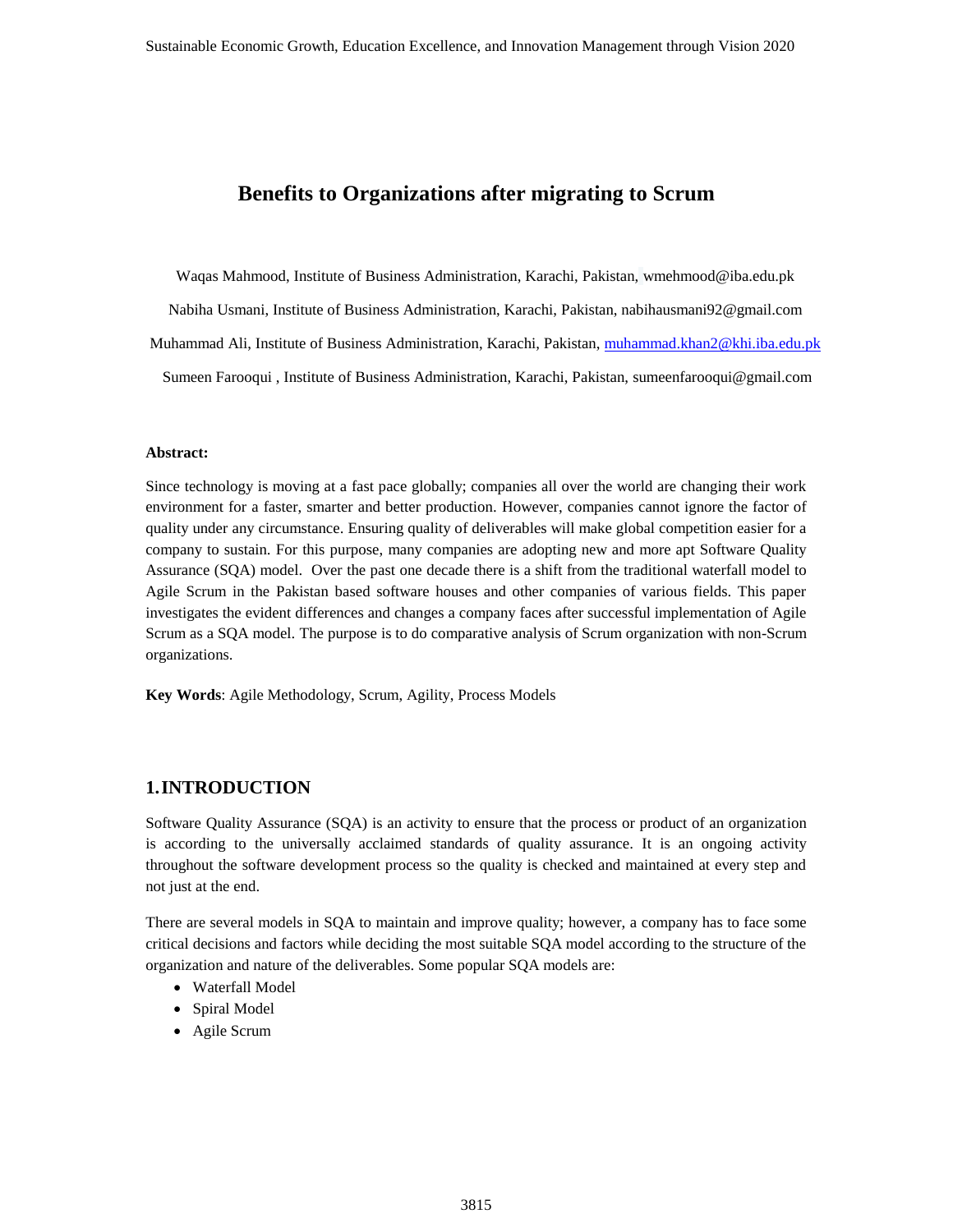- Extreme Programming
- Rapid Application Development (RAD)
- Total Quality management (TQM)

Scrum is a type of agile methodology. Agile software development refers to a gathering of software improvement techniques in view of iterative improvement, where prerequisites and arrangements advance through joint effort between individuals belonging to different teams in the organization. Scrum focuses on how to handle assignments of the project in a team oriented environment. Since Scrum is fairly easy to implement; it is popular among SQA teams globally and hence is the most implemented agile approach.

Prominent characteristics of Agile include: team work, timely decision making, testing of small units of project, applying of 80/20 rule i.e. focusing on purpose of the project and working on the most essential areas of the project, fixed time bar, testing at each cycle etc.

| Active user involvement<br>is imperative                         | The team must be<br>empowered to make<br>decisions                                     | <b>Requirements evolve</b><br>but the timescale<br>is fixed                           |
|------------------------------------------------------------------|----------------------------------------------------------------------------------------|---------------------------------------------------------------------------------------|
| Capture requirements<br>at a high level;<br>lightweight & visual | Develop small,<br>incremental releases<br>and iterate                                  | Focus on frequent<br>delivery of products                                             |
| Complete each feature<br>before moving on to<br>the next         | Apply the 80/20 rule                                                                   | A collaborative &<br>cooperative approach<br>between all<br>stakeholders is essential |
|                                                                  | Testing is integrated<br>throughout the project<br>lifecycle - test early and<br>often |                                                                                       |

10 Key Principles of Agile Scrum

*Fig.1 10 Key Principles Of Agile Scrum*

#### *1.1BRIEF DESCRIPTION ON AGILITY*

Agile is a software engineering methodology which is a mixture of many other methodologies. [7] It has an iterative approach where requirement is gathered in teams belonging to different backgrounds and having different expertise. Agile methodology encourages team work where employees work together on projects and are well connected with other members of teams [8]. This methodology also creates a sense of accountability among the team members. Unlike waterfall model; agile welcomes change at almost every stage of the project and performs rigorous testing after every development cycle [9]. Many other methodologies fall under the umbrella of Agile. Some are listed below.

- Adaptive software development (ASD)
- Agile modeling
- Agile Unified Process (AUP)
- Crystal Clear methods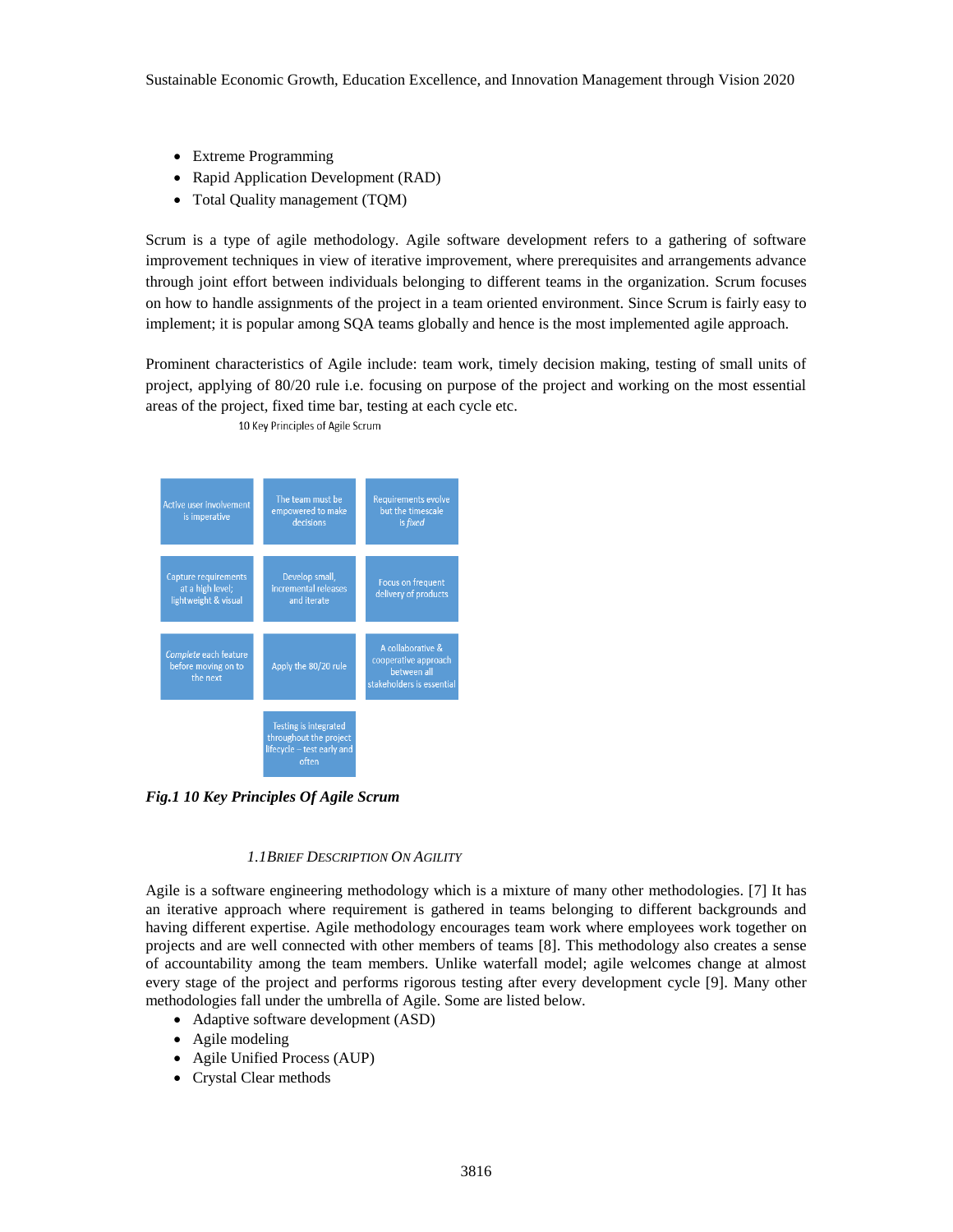- Disciplined agile delivery
- Rapid Action Development (RAD)
- Dynamic systems development method (DSDM)
- Extreme programming (XP)
- Feature-driven development (FDD)
- Lean software development
- Kanban
- Scrum

Agile also focuses on making tasks easy and manageable. Involving the client side through every phase is also an integral feature of Agile methodology. [10]

Scrum is a type of Agile methodology. The key factor which differentiates Scrum from other Agile methodology is that Scrum consists of three components (i)Roles (ii)Artifacts (iii)Time boxes. Scrum is the easiest agile methodology to implement hence it is the most popular among organizations. [11]. Scrum helps to gain control over the pace and scope of project and also helps in raising the quality bar of deliverables of the company.

## *1.2IMPORTANCE OF USING SCRUM*

Scrum is a branch of Agile which is used for incremental and iterative approach for processes. Agile proves to be a lot more helpful than traditional waterfall model because it increases productivity of the processes and helps in reducing the time consumed for completion.

Scrum is stable and mature for software or product development. If compared with waterfall or traditional models it has a lot more to offer in terms of efficiency, accuracy and ease. In a traditional waterfall model planning is always done before testing and once a phase is complete there can be no changes made in the previous phase. However, in Scrum at any stage changes can be incorporated to make the outcome better. With waterfall model the testing phase is always a hassle because there a number of bugs and errors are found after development phase whereas in Scrum testing is a lot easier because it is done side by side in every phase so bugs are corrected as soon as they occur. Lastly Agile scrum provides great flexibility which allows customization for the end product according to customer's needs and satisfaction which is a major reason for many companies who have or want to adopt Scrum.

## *1.3 ISSUES THAT LEAD TO THE USE OF SCRUM*

Scrum is the methodology which can be quickly adopted by teams to plan and manage their work. Each Scrum step has necessary detail to plan, design, develop and test code, managing the team progress as well. Straight forward use of scrum is its major strength. In our current environment of software industry, major problem is the request of changing requirements during the development lifecycle to meet the shifting demands in business. A proper change management process is required. When client provides long lists of requirements, it creates a chaos. Scrum provides an easy adaptive way to structure such chaos. Moreover, for a quality product to be delivered and having complete client's confidence, feedback from customer during iterative development is necessary. Implementing scrum allows the customers see on-time delivery of product in chunks and get regular feedback on how the product is working. To chase an emerging market, delivery time of product has reduced from years to months and in some cases weeks. Managing such quick delivery of a quality product could be done implementing scrum. It provides a way where progress could be made even with the changing unstable initial requirements. Problem of communication within team is also a major barrier. Scrum methodology of agile can be implemented to address these concerns. It has the power to transform project management across every industry. In a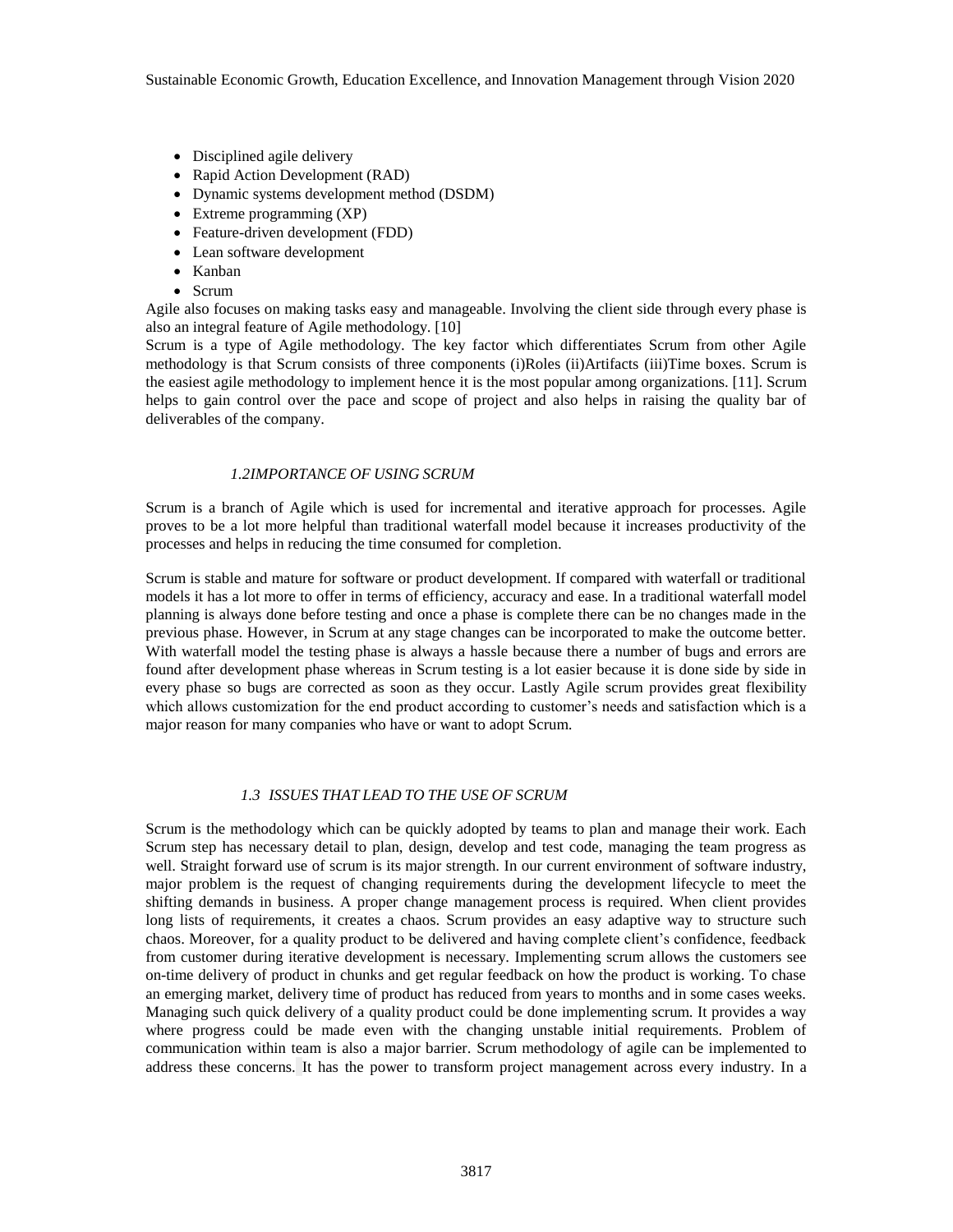nutshell Scrum is a team-based approach which controls the chaos of contradictory needs and interest by iterative and incremental development of products with rapidly changing requirements. Daily stand-ups reduce the miscommunications among team and maximize cooperation. In addition, it is scalable from small single projects to entire organizations.

## **2.METHODOLOGY**

A survey was designed on Google for SQA professionals and employees working for various companies in Pakistan to be conducted online. The survey included questions on a variety of SQA models, experience of companies with different SQA models, reason for shifting to Agile Scrum and changes after the successful implementation of Scrum in the organizations. The aim of conducting a survey through an online questionnaire was to gather facts and figures about companies implementing Scrum in Pakistan based companies and also to gain an insight the changes and circumstances faced by companies after Scrum. Questionnaire is attached in Appendix A for further reference.

#### 2.1 *RESULTS OF THE QUESTIONNAIRE*

According to the online survey conducted for this research paper; approximately 30% of the respondents were QA engineers while rest of the respondent included developers, project managers, software engineers etc.



## What is your role in your company? (15 responses)

*Fig. 2 What is your Role in Your Company*

The popularity of the Agile methodology is evident as 90% of the respondents in the online survey are following agile methodology currently in Pakistan.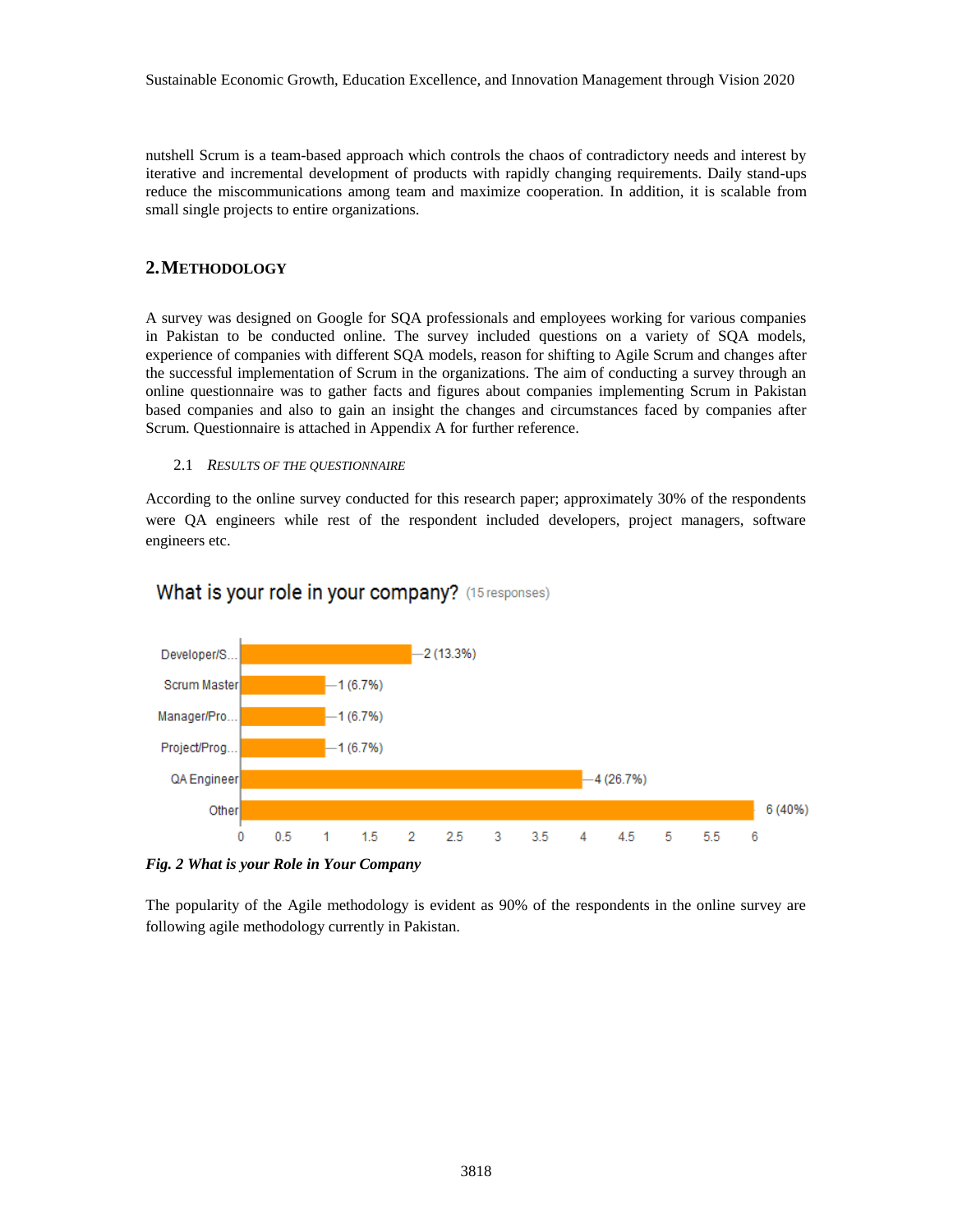

*Fig.3 Software Development Model Followed in Your Firm*

Since Scrum is fairly easy to implement; it is popular among SQA teams globally and hence is the most implemented agile approach. In Pakistan 90% companies are using SCRUM methodology for agile development and testing.

#### If your company follows Agile methodology which method is implemented? (15 responses)



*Fig.4 Agile Methodology Implemented*

Waterfall model tends to be more popular before companies shifted to SCRUM. The basic difference in waterfall and SCRUM is that in waterfall, any development phase cannot be started before its prerequisite is not completed however in SCRUM, multiple phases are initiated simultaneously. SCRUM is open to change, team work and quick decisions.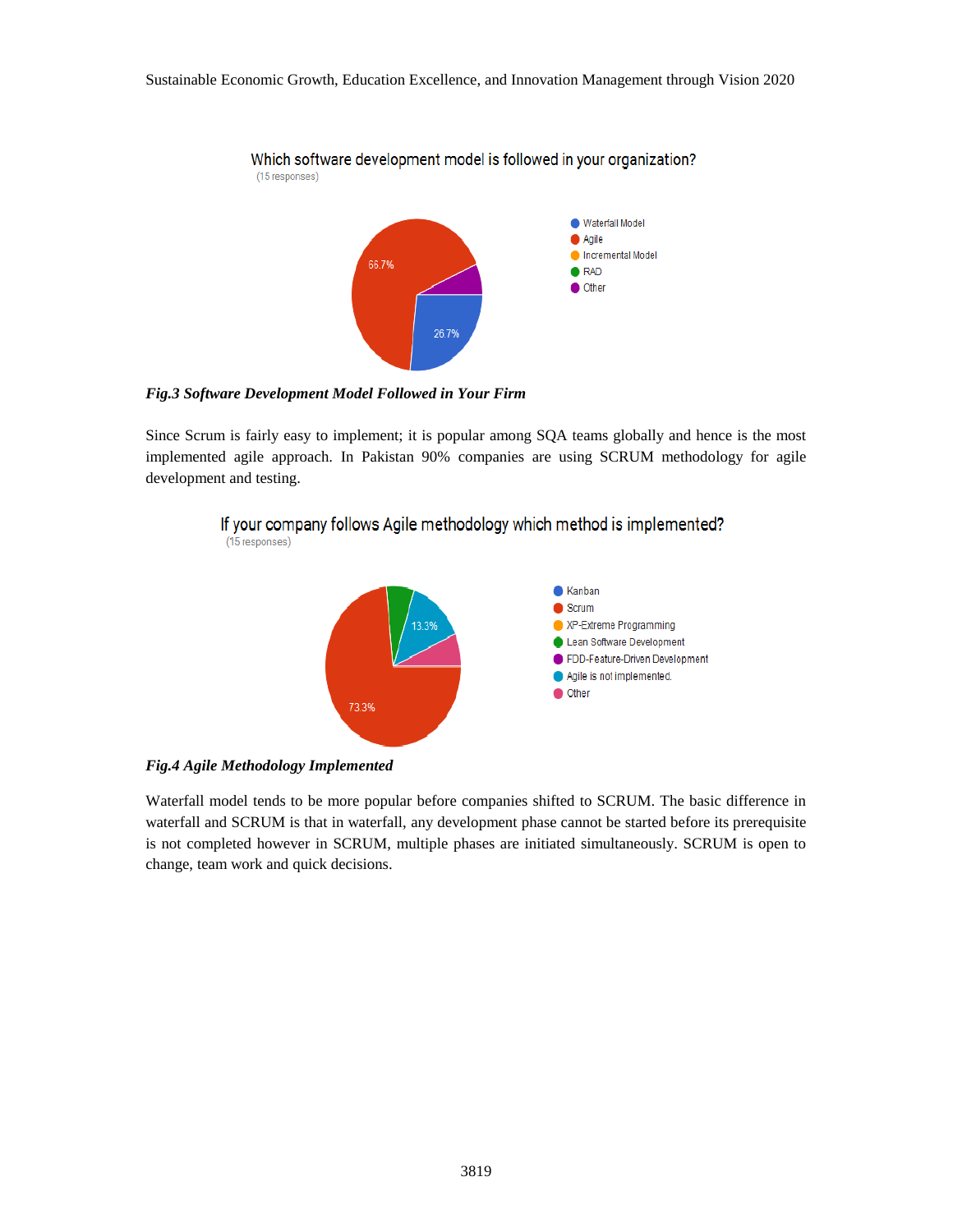

*Fig.5 Software Development Process Used Before Implementing Scrum*

However, it is observed from the results of the questionnaire that the before SCRUM the Agile methodology was not very popular in Pakistan's SQA environment.



*Fig.6 Alternative Agile Method Used Before Iplementing Scrum*

Companies in Pakistan claim to observer that SCRUM changes the work environment and product quality. 90% of the respondents claim that the success rate of projects has increased after implementation of SCRUM. This is because of numerous reasons but some major reasons are increased collaboration, quick decision making and daily communication among developers and end users.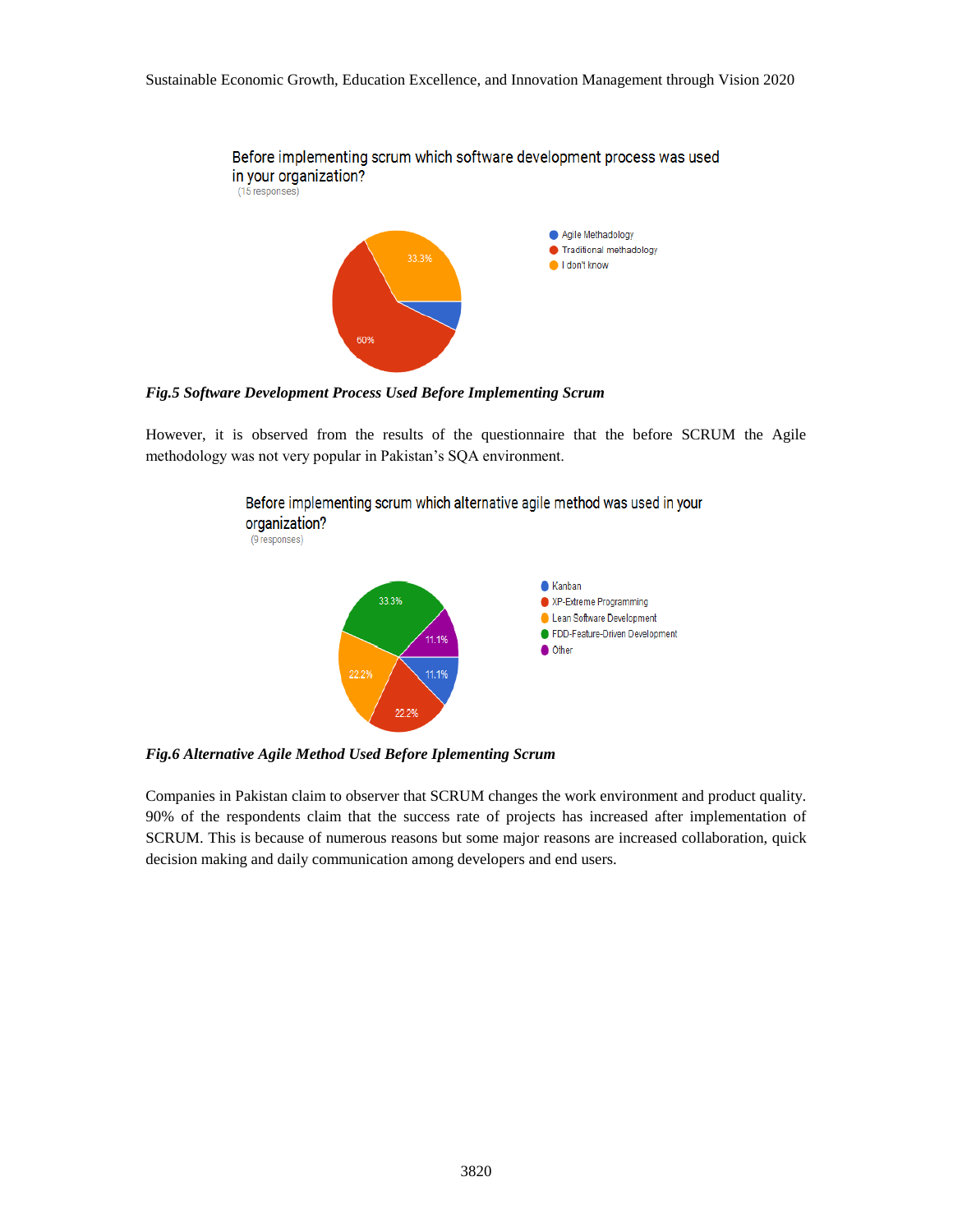

*Fig.7 Success Rate After Implementing Scrum*

Only 30% of the respondents are sure about the quality of their end product, usually it is due to changing requirements on every sprint. Such changes may damage the team confidence and end product

## Does your team manages to deliver quality software frequently? (15 responses)



*Fig.8 Delivery of Quality Software*

Only 40% of the developers' meet all of the client's requirements, this is because many requirements are technically or functionally not feasible, many requirements are unnecessary after product walk through. Requirement engineering is not done properly at the initial stage of the project which leads to miscommunication among the client and the company.

How often are you able to meet clients' requirements fully? (15 responses)

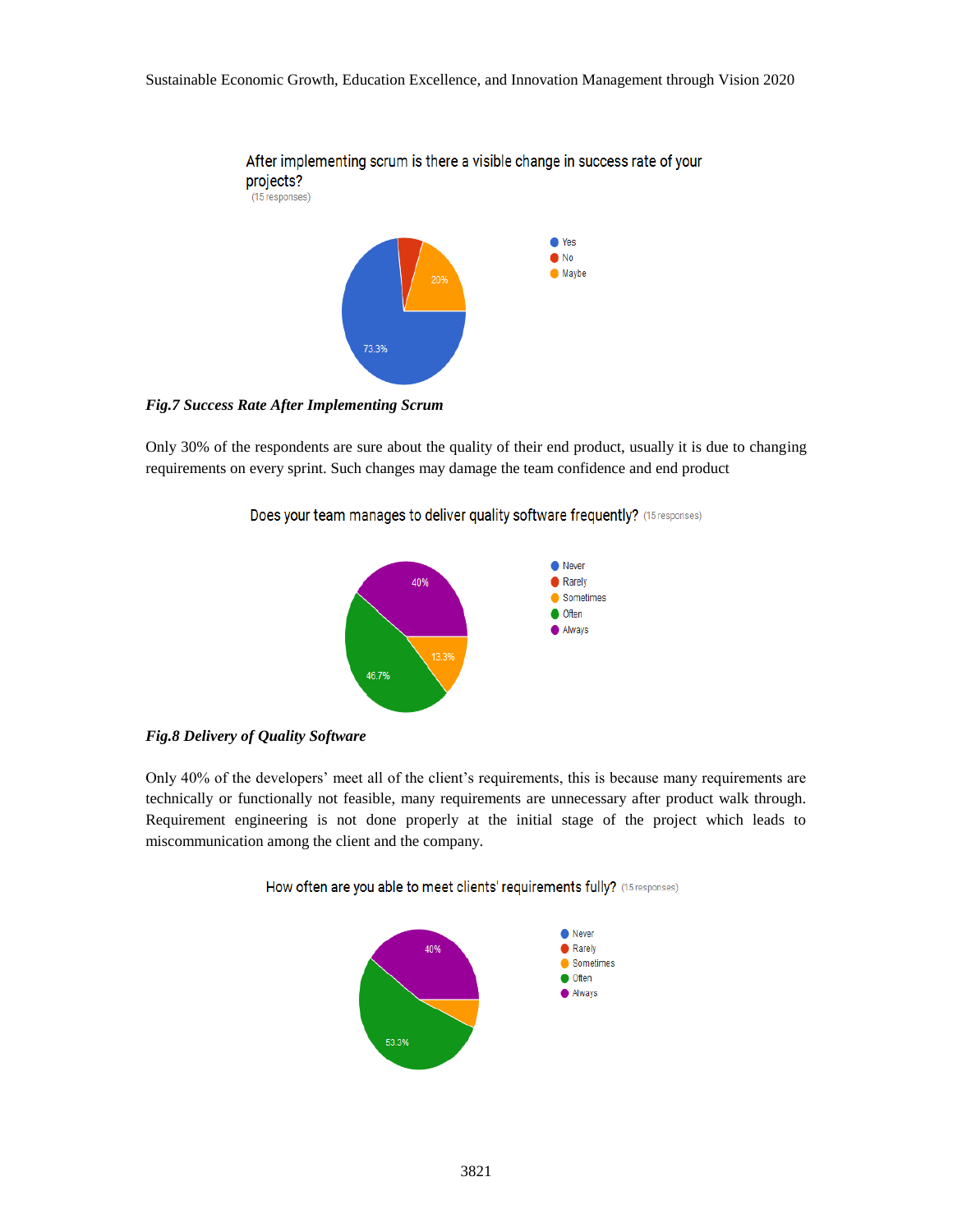Sustainable Economic Growth, Education Excellence, and Innovation Management through Vision 2020

#### *Fig.9 How Often Client's Requirements Are Met*

The changes during or end of any sprint may affect the overall project timelines, project structure and end product, 40% of the respondents accommodate the changes suggested by the product owner; however, a large number of developers may not be able to accurately accommodate the changes.



*Fig.10 Team Manages to Cope with Changes Suggested by Product Owner*

Usually the team knows their next sprint goals, but the varied responses suggest that there are no definite boundaries/goals and teams usually know high-level requirement



*Fig.11 How Often Team Knows What They Will Be Doing in Upcoming Sprints*

Success of Agile methodology depends on the collaborative efforts all teams are putting, without cooperation and collaboration, sprints cannot deliver successful and working product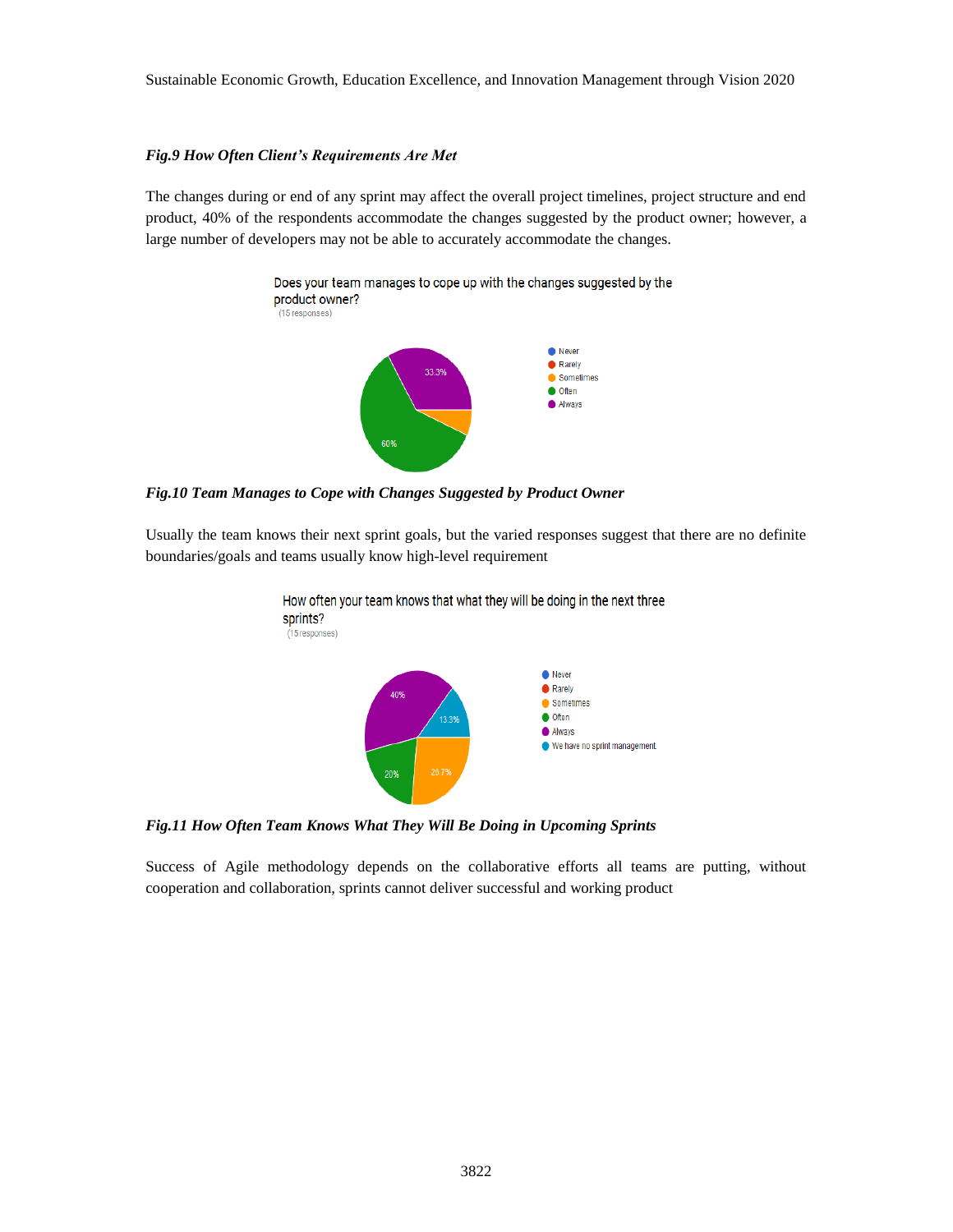

*Fig.12 Frequency of Team Collaboration*

All respondents had a consensus on the daily communication and collaboration for any successful projects



Do you think these daily collaborations result in fruitful product/solution? (15 responses)

*Fig.13 Result of Daily Collaboration*

Agile methodology requires constant, back and forth and clear communication, 80% of our respondents communicate among their teams on daily basis



*Fig.14 Frequency of Face to Face Communication*

According to 70% of the respondents, their team often delivers well tested and working software at each sprint end, these promising figure shows the success of Agile methodology.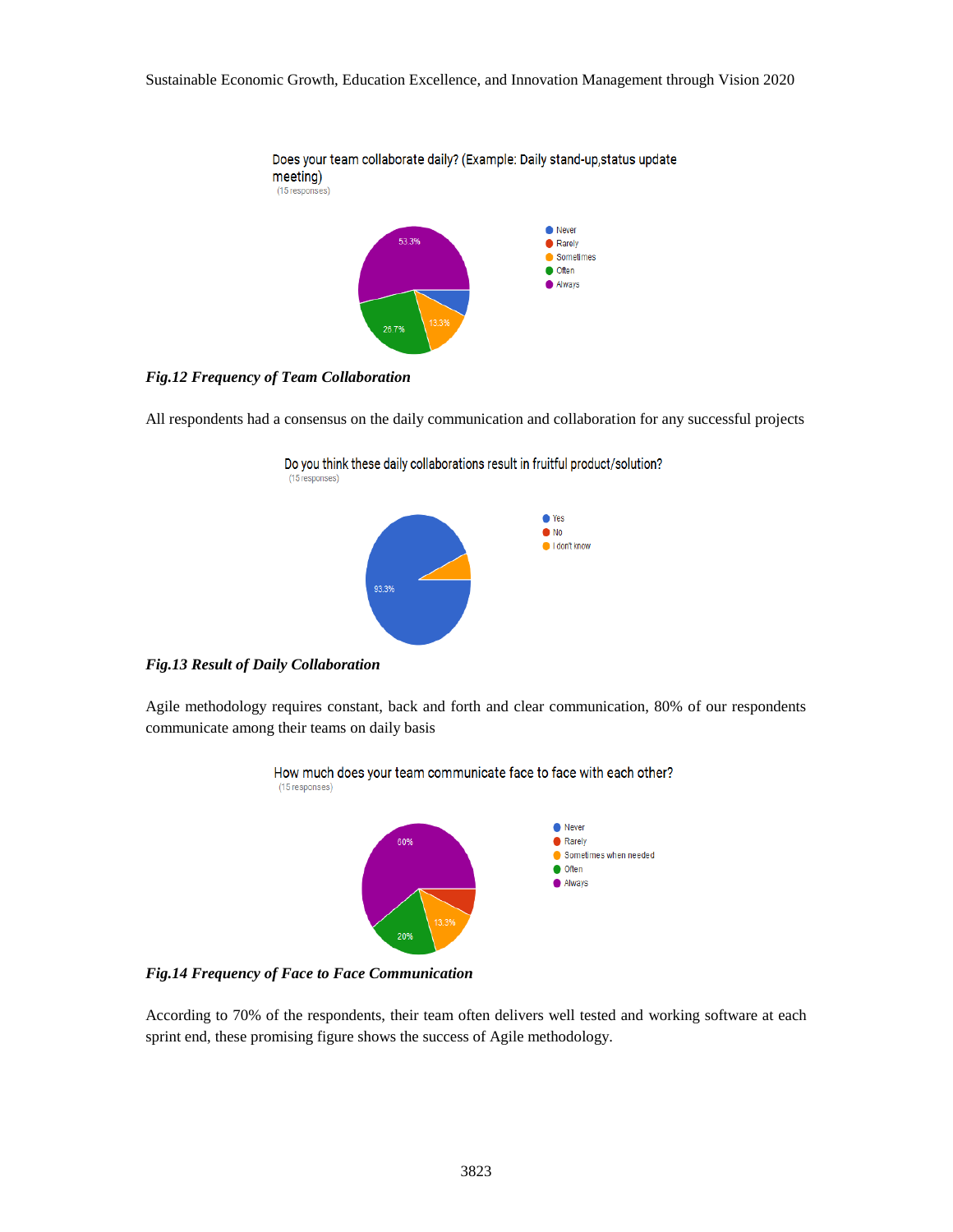Sustainable Economic Growth, Education Excellence, and Innovation Management through Vision 2020



*Fig.15 Delivery of Quality Software at Sprint End*

Majority of IT projects are not delivered on time or on the planned budget, there are many reasons behind such overrun, usually requirements are not clear in the initial phase, hence multiple development iterations are required to complete the project





*Fig.16 Team Manages to Deliver Product at an Acceptable Pace*

Majority of the team members are engaged in multiple projects/roles hence there is a light boundary. Such scenario can be disastrous at the time of incident as one cannot specifically determine the responsibility



*Fig.17 Team Members Bounded to Their Definite Job Roles*

At the time of incident, company environment plays a vital role in the preparation of response of what has happened, 50% of the respondents are able to always express the incident while 50% often expresses the incident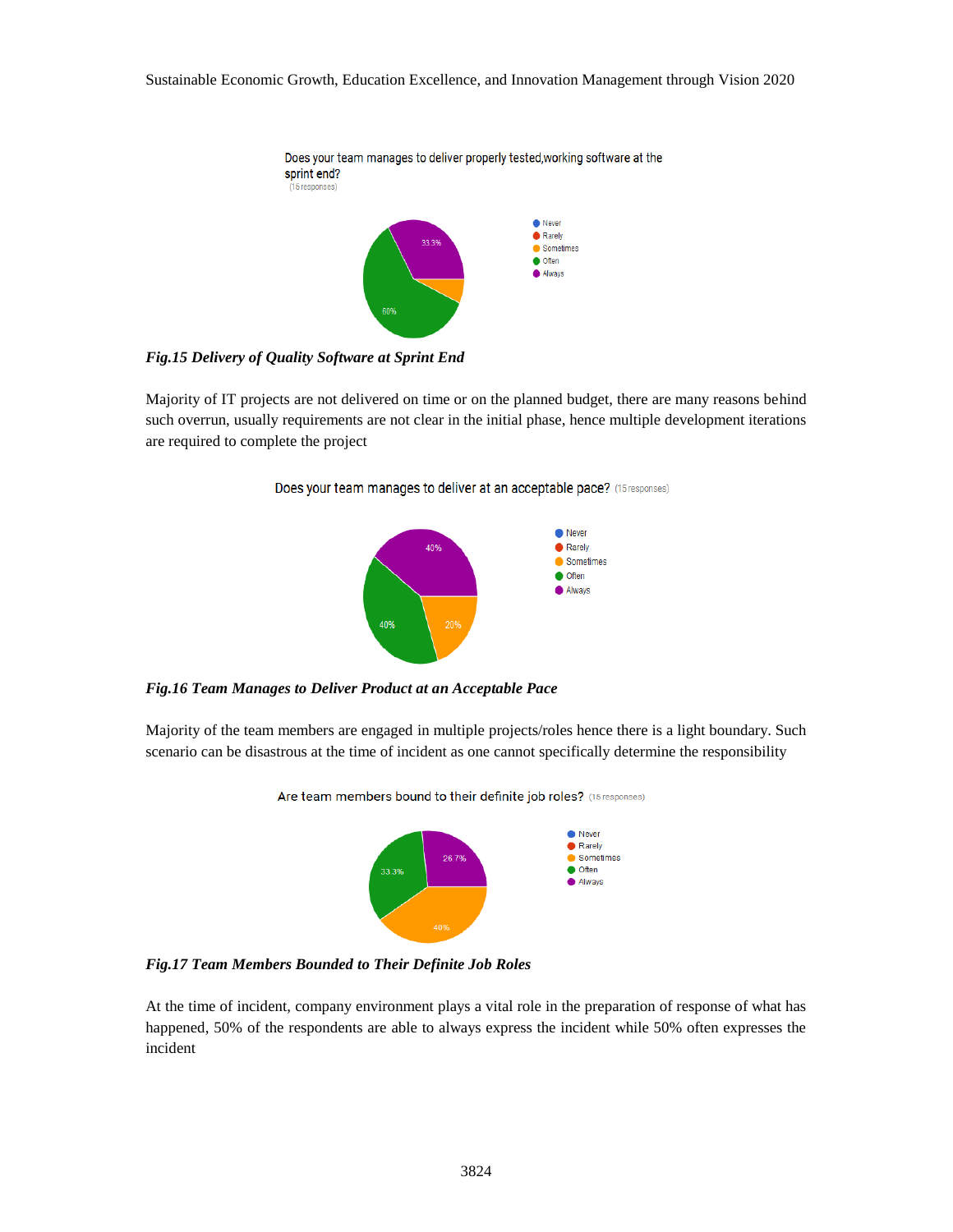

## *Fig.18 Team Expressiveness*

Usually IT professionals are focusing on improving their current processes but varied responses can be relatable due to high pressure of new responsibilities/development

### How much does your team focuses on improving their processes? (15 responses)



#### *Fig.19 Focus On Process Improvement*

Result shows that 90 percent of the companies in Pakistan use performance metrics to increase performance of the team in order to ensure quality of the final deliverable or process



*Fig.20 Use of Performance Metrics*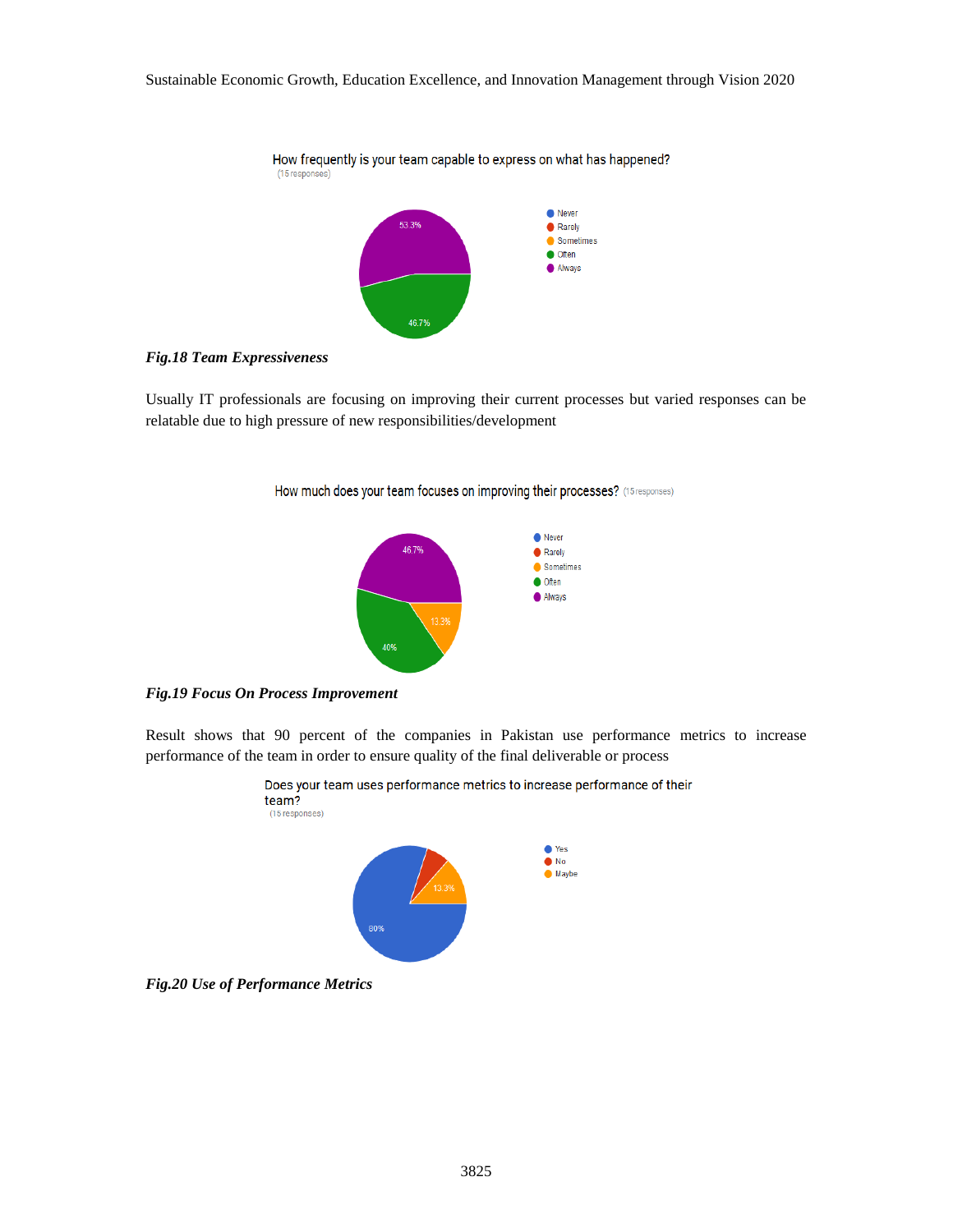### **3.ANALYSIS AND DISCUSSION:**

After analyzing the result of the survey which we conducted, people with different job descriptions participated in filling this questionnaire. It is very clear that agile methodology's variant Scrum is gaining a wide acceptance in software development community of Pakistan. There are numerous reasons why people in professional organizations in our society prefer the implementation of this process- Scrum. We found that 90 percent of the study respondents uses agile methodologies to different degrees, and a good number sight it positively due to better communication between team members which is an important aspect in our Pakistani society, frequent release and the increased flexibility provided by the agile design, that in terms of expressing their opinion to daily communication. Success rate of scrum is also high as following this process testing of product is integrated throughout the lifecycle which enables the continuous inspection of the product as it gets developed. Agile also believes in increased and active participation from each member of the product team so people are not specifically bound to their job description. When new changes come so team discuss what's the right thing for the project and product. Moreover, team is empowered to make decisions and most of them have a clear and visible idea regarding what they will be doing in their upcoming next sprints. Agile provides flexibility to change in requirements when change is required; this creates better business relationship and customer satisfaction.

## **4.FUTURE WORK AND CONCLUSION**

Agile software development methodology's variant scrum has resulted in a major departure from planbased, traditional approaches. It is quite clear that implementing agile has resulted in great benefits. Its iterative nature, flexibility and change acceptance makes it a fluid successful process. As said by Heraclitus said, "Change is the only constant in life". Whether change is a result of the market around you or user's feedback, it is going to occur throughout the process. There are pros and cons of everything. Most of the companies do extremely well with agile but still there are some which virtually see no improvement. We can work on what are key points which stop people from adopting agile. How we can improve it to increase efficiency. Moreover, how we can overcome the disadvantages of this process.

#### **REFERENCES**

"An Empirical Framework For Learning (Not A Methodology)". Scrummethodology.com. N.p., 2017. Web. 13 Dec. 2016.

ASHRAF, M. and ALI, N., 2013. Impact Agile Project Management: Identification And Analysis Of Problems In Scrum Implementation. *VAWKUM Transactions on Computer Sciences*, *2*(2), pp.1-8.

Bass, J.M., 2014, August. Scrum master activities: process tailoring in large enterprise projects. In *Global Software Engineering (ICGSE), 2014 IEEE 9th International Conference on* (pp. 6-15). IEEE

Beedle, M., Devos, M., Sharon, Y., Schwaber, K. and Sutherland, J., 1999. SCRUM: An extension pattern language for hyperproductive software development. *Pattern languages of program design*, *4*, pp.637-651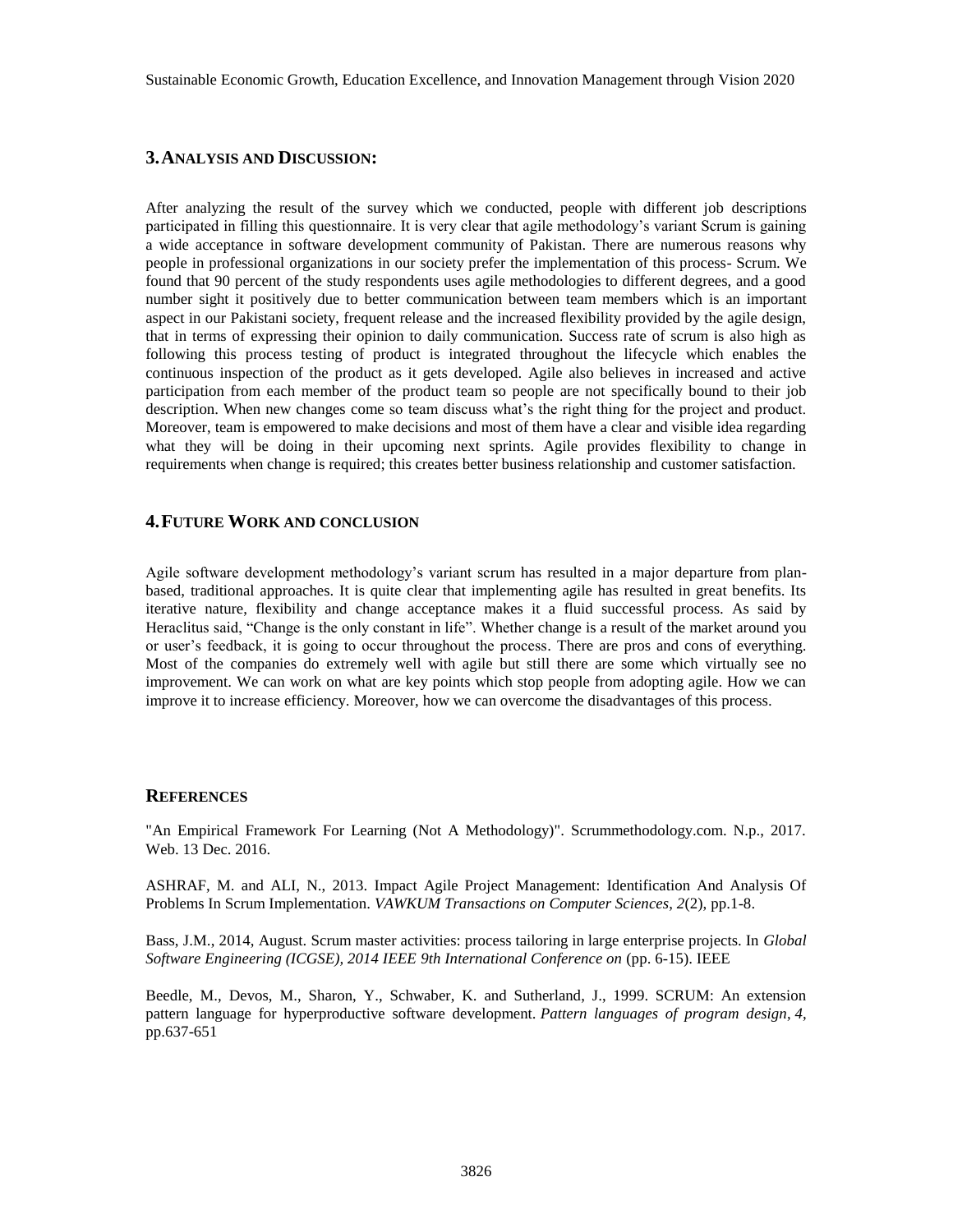Cardozo, E.S., Neto, J.B.F.A., Barza, A., França, A.C.C. and da Silva, F.Q., SCRUM and Productivity in Software Projects: A Systematic Literature Review.

García-Magariño, I., Gómez-Rodríguez, A., Gómez-Sanz, J. and González-Moreno, J.C., 2009. Ingeniasscrum development process for multi-agent development. In *International symposium on distributed computing and artificial intelligence 2008 (DCAI 2008)* (pp. 108-117). Springer Berlin Heidelberg.

Hayat, M. and Qureshi, M., 2016. Measuring the Effect of CMMI Quality Standard on Agile Scrum Model. *arXiv preprint arXiv:1610.03180*..

Iftikhar, A. and Ali, S.M., 2015. Software quality assurance a study based on Pakistan's software industry. *Pakistan Journal of Engineering, Technology & Science*, *1*(2).

Kayes, I., Sarker, M. and Chakareski, J., 2013. Product Backlog Rating: A Case Study On Measuring Test Quality In Scrum. *arXiv preprint arXiv:1310.2545*.

Khanani, A.A. and Tayyab, M.E., 2014. Enhancement in existing agile methodology to counter the issues and challenges in QA process. *Journal of Independent Studies and Research*, *12*(1), p.18.

kumar, vikash. "Importance-Scrum-Project-Management". www.linkedin.com. N.p., 2017. Web. 7 Mar. 2017.

Mahmood, Waqas & Bashir, Asif. (2017). THE EVOLUTION OF BLOCKCHAIN AND FINTECH : IS IT JUST ANOTHER DIGITAL DISRUPTION OR BANKING FOR THE UNBANKED IN PAKISTAN?. *4th International Conference on Business and Management: Fin-Tech Driven Age (ICBM 2017),* Sharjah, UAE

Meso, P. and Jain, R., 2006. Agile software development: adaptive systems principles and best practices. *Information systems management*, *23*(3), pp.19-30.

Morampudi, N.S. and Raj, G., 2013. Evaluating strengths and weaknesses of agile scrum framework using knowledge management. *International Journal of Computer Applications*, *65*(23).

Mukker, A.R., Mishra, A.K. and Singh, L., 2014. Enhancing Quality in Scrum Software Projects. *International Journal of Science and Research (IJSR)*, *3*(4), pp.682-688.

Naqvi, N., Khan, A. and Khan, A., 2015. SURVEY TO IMPROVE SOFTWARE QUALITY ASSURANCE IN DEVELOPING COUNTRIES. *International Journal of Technology and Research*, *3*(1), p.1.

Potter, N. and Sakry, M., 2009. Implementing SCRUM (agile) and CMMI together. *The Process Group-Post newsletter*, *16*(2), pp.1-6.

Rising, L. and Janoff, N.S., 2000. The Scrum software development process for small teams. *IEEE software*, *17*(4), pp.26-32.

Schwaber, K., 1997. Scrum development process. In *Business Object Design and Implementation* (pp. 117-134). Springer London.

"SQA Software Quality Assurance". Sqa.net. N.p., 2017. Web. 12 Dec. 2016.